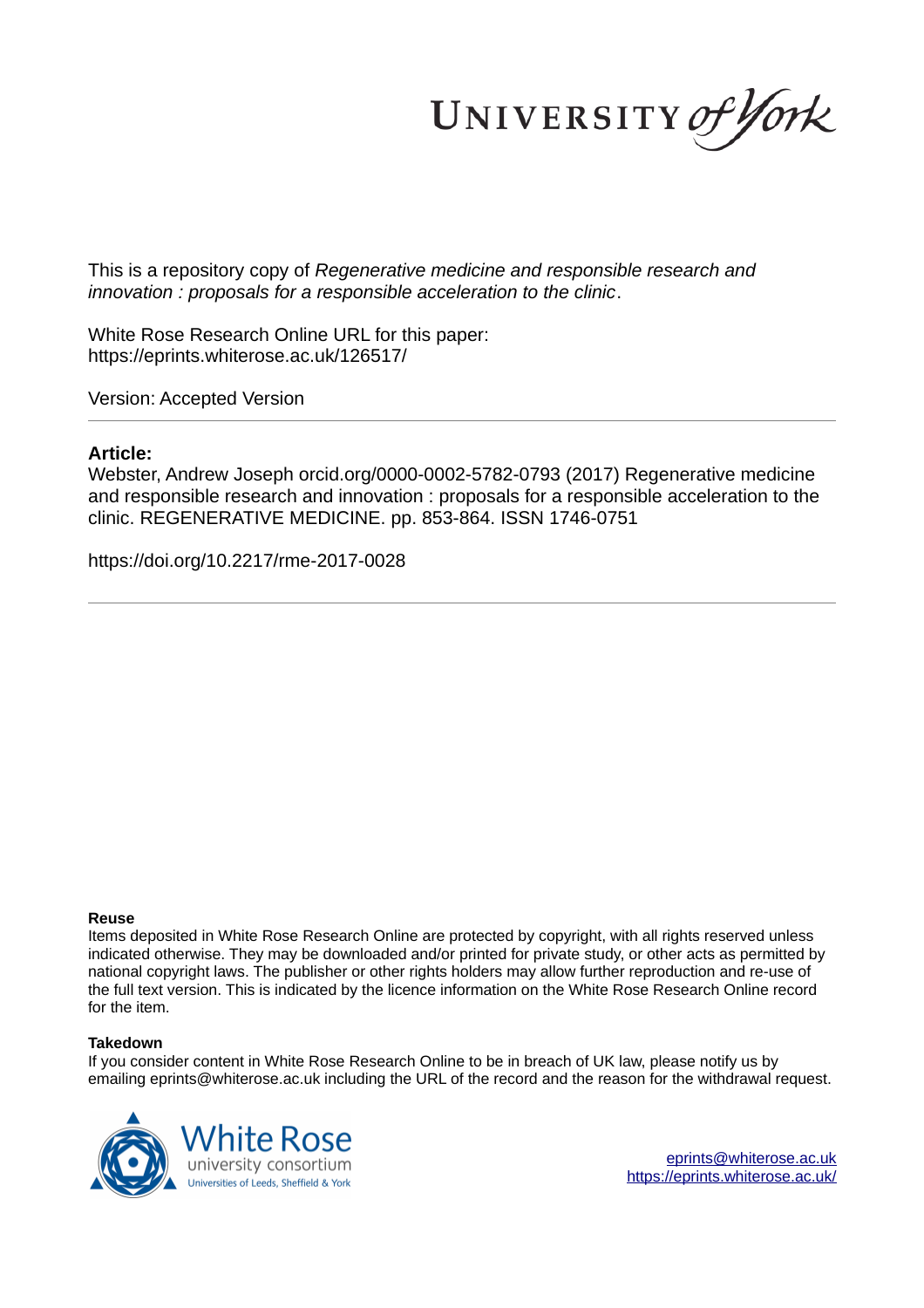*For reprint orders, please contact: reprints@futuremedicine.com*



# Regenerative medicine and responsible research and innovation: proposals for a responsible acceleration to the clinic

# Andrew Webster\*,1

<sup>1</sup>Department of Sociology, SATSU, University of York, York, YO10 5DD, UK

\* Author for correspondence: andrew.webster@york.ac.uk

This paper asks how regenerative medicine can be examined through the 'responsible research and innovation' (RRI) approach which has been developed over the past decade. It describes the drivers to the development of RRI, and then argues for the need to understand innovation itself through drawing on social science analysis rooted in science and technology studies. The paper then identifies a number of highly specific challenges faced by the regenerative medicine field and the implications these have for value creation. It offers a number of examples of how a combined RRI/science and technology studies perspective can identify priority areas for policy and concludes by arguing for a 'responsible acceleration', more likely to foster readiness at a time when much of the policy domain is pushing for ever-rapid access to cell therapies.

First draft submitted: 8 March 2017; Accepted for publication: 3 August 2017; Published online: 2 November 2017

**Keywords:** innovation challenges • institutional readiness • regenerative medicine • responsible acceleration • RRI

The field of regenerative medicine is progressing as both a scientific and clinical endeavor, on a variety of fronts. It is a heterogeneous field whose boundaries can be contested [1], one that is both complex and novel, not least as it is outside of the conventional domains of drug or medical device-based medicine, dependent instead on the derivation and manipulation of different forms of tissue for therapeutic, perhaps even curative, application [2]. It is this very novelty that has led to commentary [3] on its specificity as a field compared with other innovative biomedical areas such as robotics or digital health, and associated calls for bespoke forms of evaluation and regulation more suited to it [4]. Moreover, as an emergent field with much promise, the hype and hope surrounding it has been captured by commercial organizations keen to exploit its potential [5,6]. In some countries concerns over 'unproven' therapies have led to calls for much tighter regulation of this rapidly growing market, as McLean *et al.* [7] have argued in regard to Australia.

Novel fields of inquiry and practice outside of the field of regenerative medicine, and the complexities and attendant uncertainties and concerns that surround them, have often been the focus of debate among bioethicists [8] political scientists [9] and sociologists of science [10–12] as well as those directly involved in trying to both promote yet oversee safe innovation [13–15]. Within this wider context, we have seen the development over the past 5 years of a new paradigm through which to understand and both enable yet constrain emergent science and technologies that are shot through with uncertainty and novel risk; this is the move toward the paradigm of 'responsible research and innovation' or 'RRI'.

# **Responsible research & innovation**

Having its initial roots in work on nanotechnology [16] but given considerable impetus thereafter by the European Commission [17], the influence and application of RRI have grown rapidly [18]. Indeed, the Commission's Horizon 2020 program has a strong RRI focus as a core element running through it, calling for research which produces innovation that is ethically acceptable, sustainable and socially desirable [17]. We can see similar turns to RRI at a national level. For example, in the UK, the joint EPSRC/BBSRC [19] synthetic biology/bioengineering program has developed an RRI governance model for those projects it funds, and thereby shapes in a quite specific way.

Future : Medicine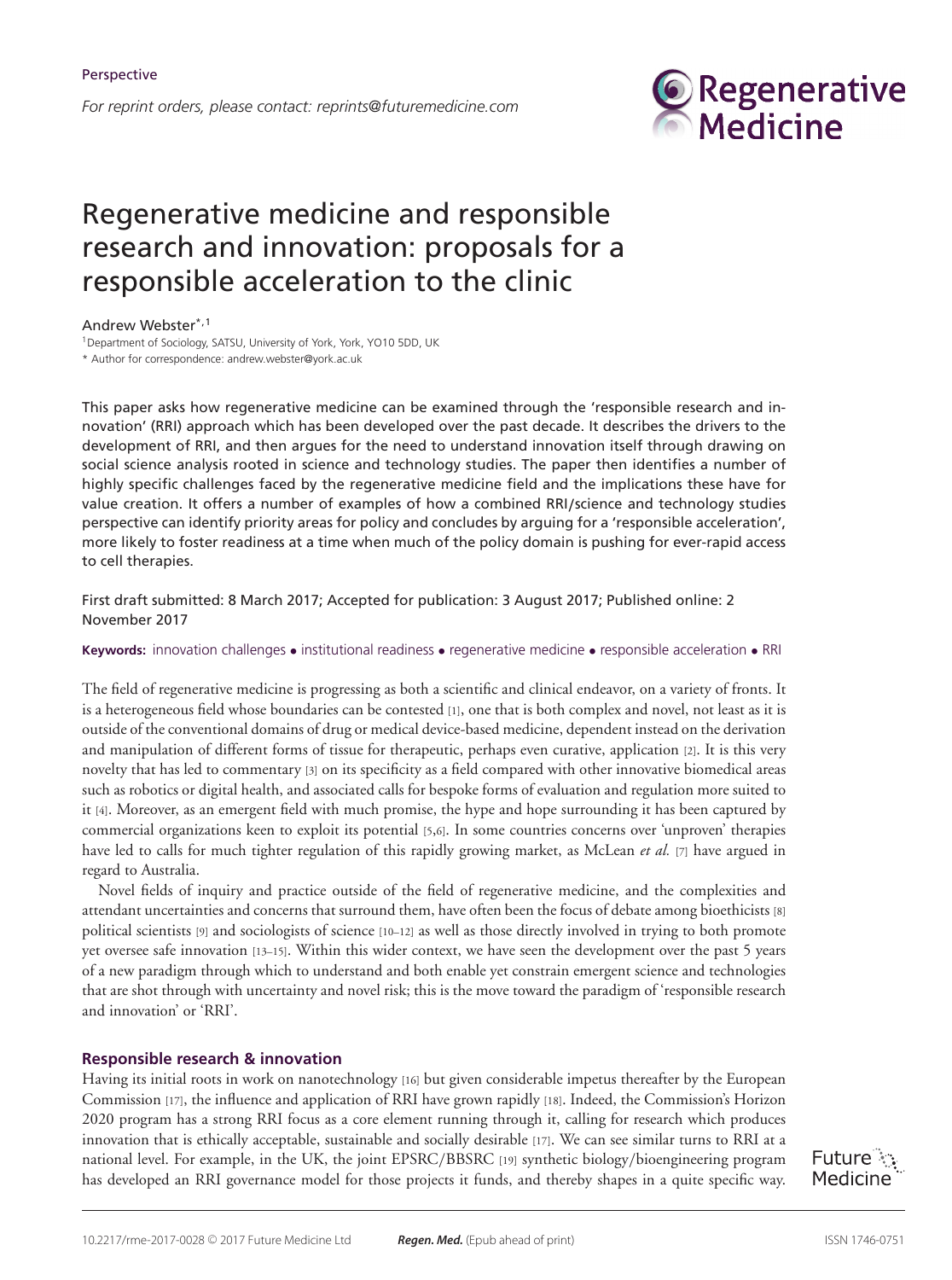Elsewhere, the CSIRO in Australia has a new 'SynBio' program *"built on a philosophy of responsible development of synthetic biology technology, striving for ethical outcomes and working within the bounds of social acceptance"* [20]. Similar developments can be found in the USA and Denmark [21] while calls are made for RRI to be introduced elsewhere, where opportunities to do so may prevail and where an RRI intervention is timely, such as in the current Brazilian innovation context [22].

It is, then, important to ask what are the main drivers behind the development of RRI? An early version of RRI came in the form of the 2003 International Dialogue on Responsible Innovation initiative taken by the USA and the EU to address growing concerns about nanotechnology, following in the wake of the controversy over genetically modified organisms, and the desire to avoid a similar one in nanotechnology. Nanotechnology was a key site for debate because of concerns over 'nanoparticles' [23]. Though its origins lie in nanotechnology, the work of Robinson and others developed the concept to help address the complexities and risks inherent in any emergent field, as part of a wider program of work on 'future-oriented technology assessment' and the related 'constructive technology assessment' [24].

There are perhaps four drivers that have shaped the RRI approach. The first (as in the nanotech case) is simply that the impact of any new technology is difficult if not impossible to predict. This is not simply in terms of its relationship to other technologies or a specific market for innovation, but because all technologies have both intended and unintended effects not least, and perhaps most important of all, in regard to their impact on social relations. As Barry [25] argued most convincingly a number of years ago, the novelty of a technology lies as much in what new social relations it creates as it does any technical innovation *per se*. As a recent paper by the Dutch Rathenau Institute [26] observed, *"Digitalization does not simply transform existing practices into digital ones; it creates new practices"* (page 13).

A second reason we can include here relates to the ways in which science itself has become more reflexive of its own activity, where societal questions are not on the outside but fundamental to science itself. This has been characterized as the recontextualization of science, that is science more aware of the context within which it is produced, and thereby a greater preparedness for caution and to embrace uncertainty [27].

A third driver is that early societal intervention may enable both the positive and negative impacts of innovation to be anticipated. This is not though simply in terms of possible risks – such as the environmental concerns over controlling nanoparticles – but much broader considerations over the governance of innovation itself – the direction of travel it might take, how this may become locked-in and eventually counter to what was envisaged, and so on.

Finally, and an extension of this last point, RRI can be associated with a more macroeconomic critique of the ways in which an 'innovation-at-all-costs' seems to dominate science and technology policy in most neoliberal states and in particular the new bioeconomy [28,29]. Against this view, writers such as Mazzucato [30] have called for a move away from a concern with the rate of innovation (measured for example in terms of gross domestic product) toward a concern with the direction of travel it has, and indeed calls for a different innovation register altogether, even one that embraces 'responsible stagnation' [31].

Development of the RRI perspective gained particular momentum when a broad theoretical framework for it was developed by Stilgoe *et al.* [32] in a seminal paper that articulated its core propositions. These are that RRI is characterized as an approach to innovation guided by four principles, those of anticipation, reflexivity, inclusion and responsiveness [33]. These four principles can be outlined as follows: anticipation refers to an approach toward scientific and technological innovation that offers a robust analysis of possible risks as well as opportunities that may lie ahead, recognizing the contingencies involved here; reflexivity requires an openness and transparency in innovation policy and practice that acknowledges the competing values and contested nature of innovation, an approach that should inform all levels of governance (including the formal regulation) of science; inclusion takes this further by ensuring that different voices are included in the governance of science, requiring diverse forms of public engagement and dialogue and; responsiveness means establishing a set of procedures that can enable response to changing circumstances, and ensuring these procedures are in place ahead of decisions that are typically made (about future development) under some conditions of ignorance. The paper by Stilgoe *et al.* operationalizes these broad principles in terms of a series of more specific questions that they prompt, questions that are related to the product, process and purpose of any specific innovation. For example, in terms of a product, how will its risks and benefits be distributed; in terms of process, how might such risks be measured and by whom; and in terms of purpose, could there be an alternative way toward achieving the desired innovation objective? More broadly, we can understand RRI as being about both future-oriented 'care and responsiveness' and backward-looking 'liability and accountability' [34].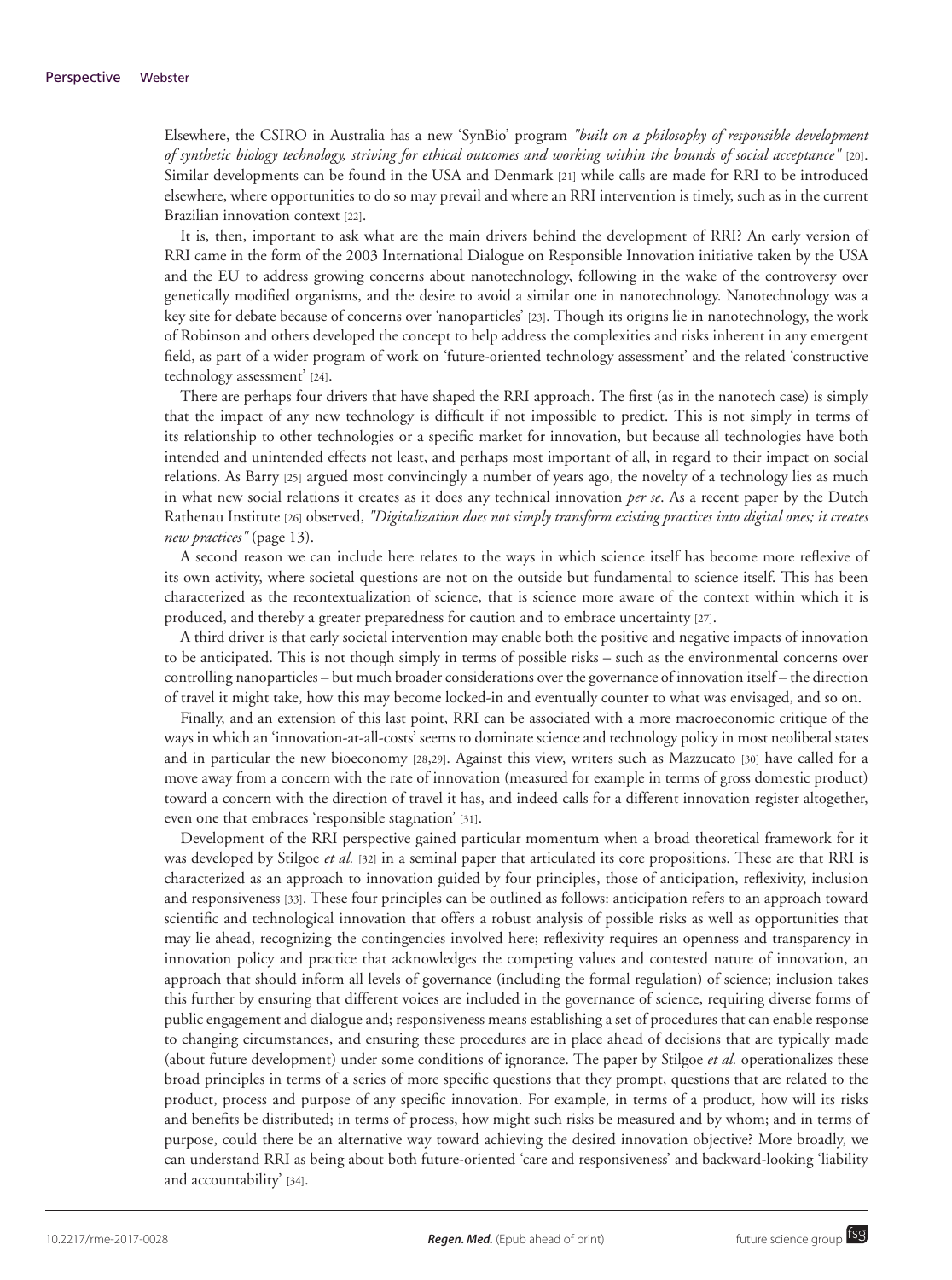I shall return to these ideas in more empirical terms when asking how they would inform the field of regenerative medicine, and so what an RRI-driven approach would look like. Before doing so, it is equally important to consider the term 'innovation' itself, but here less from an RRI perspective, and rather from the disciplinary approach known as science and technology studies (STS). Work in STS stretching back over many years has demonstrated the nonlinear, complex and messy process of innovation, and importantly how the relationship between producer and user is recursive: as Hyysalo *et al.* [35] argue, *"STS. . . [has] a deep understanding of the contingent and interactive innovation processes. . . [that] is never an insulated, autonomous process that develops according to its own logic"* (page 19). As a result, STS begins with a set of assumptions far removed from conventional linear, 'technology-readiness' narratives seen in much of the innovation policy and business studies literature. While the commentary from RRI above helps to identify important substantive ways in which innovation can be more 'responsible' or 'responsive', an STS perspective argues that all innovation paths have diverse, often competing possibilities, and any settled innovation could have been otherwise. This immediately opens the door to asking the very same questions voiced by RRI, but now from a '*theoretical'* rather than '*normative'* perspective.

Two central points can then be made: the recursive relations between producer and user of novel innovation mean that markets have to be built, rather than as often seen as 'innovative technologies' looking for a solution. As Callon [36] has argued, using the analogy of the Scrabble board: *"A market is like a Scrabble board: there is no point in wanting to place an innovation that does not correspond to the possibilities it affords . . . no point in keeping aside the perfect word"* (page 82). The innovation may need to be redesigned, broken up, repurposed to find an innovation space ready to receive it. Of course, unlike a Scrabble Board, in real life it is possible to create some new spaces (at the side of the board, as it were) to provide niches or safe-havens for emergent technologies. But this is difficult and clearly a challenging social, or better a sociotechnical process, and never simply a 'technical' matter [37]. I shall return to how such niches have been created for regenerative medicine later on.

The corollary to this is that the take-up and implementation of new technologies depends on their being not simply technically 'working' in the sense that they function to serve a particular designed purpose, but that they are 'workable' in contexts. Moreover, context itself is not a static, pregiven state of affairs, but moving, processual and a reflection of the interplay of old and new relationships and practices which together stir an innovation to workable life [38].

We can now turn our attention to regenerative medicine and examine its innovation space and characteristics. The paper explores the particular innovation challenges it faces – what sort of Scrabble board it confronts – and the sense in which these are peculiar to the field, that is, unlikely to be found elsewhere, and the response made by government and other actors to this. I argue from an RRI perspective that these only take us so far. I go on to outline what might then be an STS-informed approach to regenerative medicine which can take us further and which is shaped by the four normative prescriptions of RRI.

## **Regenerative medicine: challenges in creating innovation value**

There are high expectations as to the impact that regenerative medicine will have in healthcare systems. It is envisaged that it will provide much needed treatment options, including curative treatments, for a range of ailments for which there is currently a high unmet clinical need and from an economic perspective regenerative medicine has been framed as a driver of future economic growth. The UK government, for example, has identified the area as one of 'eight great technologies' which will generate significant economic prosperity and in which the UK can become a global leader, and similar pronouncements can be found elsewhere [39]. There is also much made of the rapid increase in investment in the field (despite few products actually on the market) [40].

Given these expectations and scale of investment, where might value – both in its commercial and clinical forms – be found in the field? Figure 1 summarizes the different domains where value might be added and so extracted by different players. These values can be both of a monetary form or knowledge-based (new scientific understanding, new forms of evidence and data, etc.). Each of the four columns offer possibilities on both fronts: for example, companies might specialize in providing specific derivation (column 1) or extraction (column 2) services while in each there are also valuable forms of bioclinical knowledge to be derived. For simplicity sake in the diagram, the links move to the right, but there is also a recursive relation between the four: for example, research and development in the area of gene therapy (showing a particularly rapid growth today) can help inform the way in which cell line characterization is undertaken in respect to securing relevant genetic information needed for 'clinical grade' lines.

The rather schematic diagram of the field seen in Figure 1, though helpful in seeing potential sites for value generation, says nothing about the actual challenges that this brings. These are summarized in Box 1. Primarily,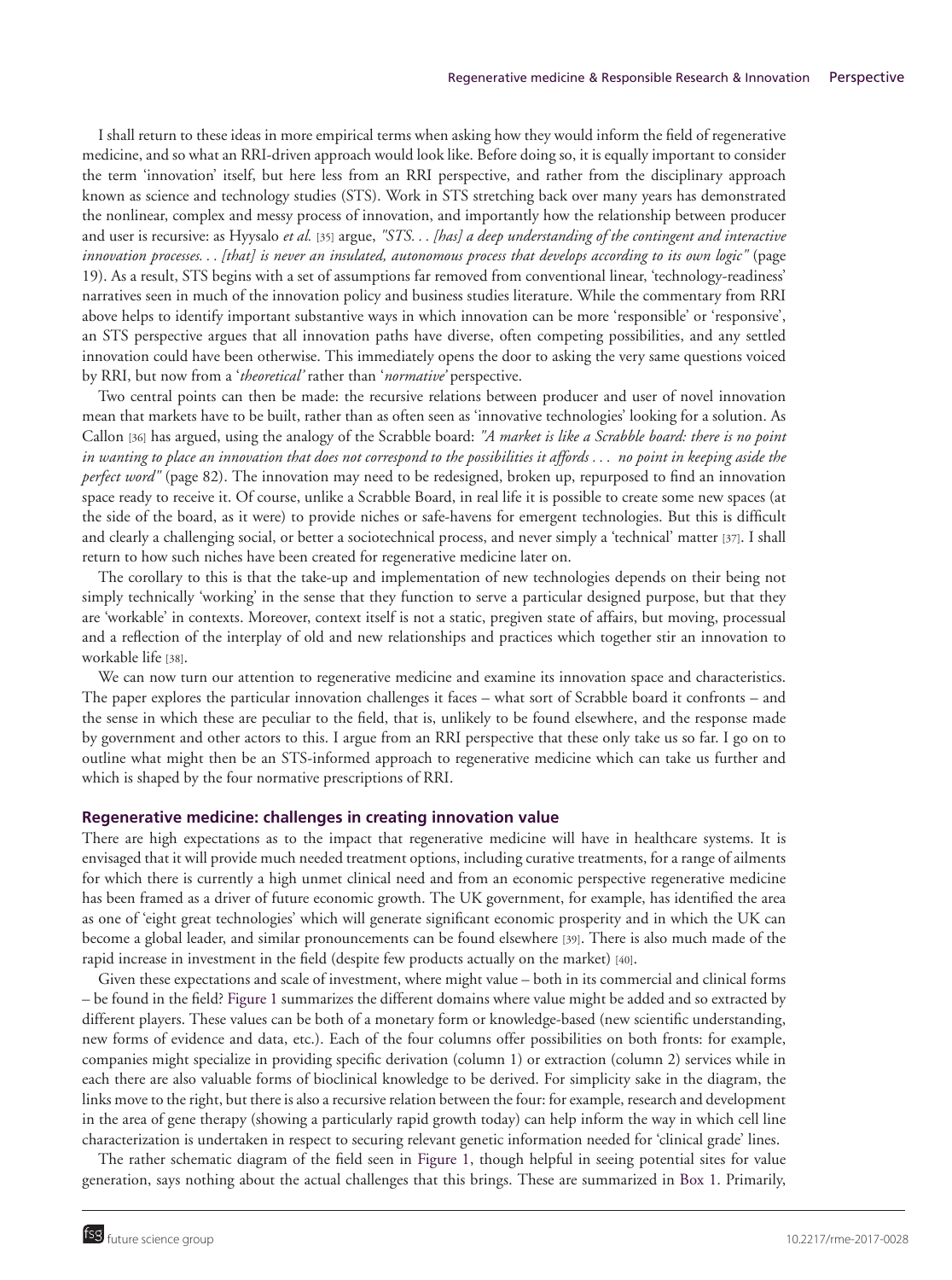## Perspective Webster



**Figure 1. Different areas where commercial**/**clinical 'values' might be added**/**extracted**.

# Box 1. Challenges relating to realising innovation value in regenerative medicine† .

## **Clinical trials**

- **Complex environment overseen by multiple bodies**
- Uncertainties & risks associated with the use of live tissue
- Inappropriate clinical trials design and costing templates
- **Regulation**
- Burden of many relevant legal provisions
- **Heterogeneity in implementation of provisions across different countries**
- **Major difficulties associated with the classification of different Regenerative Medicine products**

### **Manufacturing**/**scale-up**

- Underdeveloped infrastructure for scale-up and transport to the clinic
- -Lack of consensus regarding quality assurance of tissue
- -Lack of suitable qualified persons at clinical sites to oversee and approve proposed treatment †Data taken from [41].

they relate to the nature of this form of 'medicine': its anchorage in the sourcing and manipulation of live tissue and cells, a very different challenge from that found in the biochemical or biomechanical worlds of drugs and devices. It was this difference that led to the development in Europe of the Advanced Therapy Medicinal Products classification scheme through which thereafter regulatory approval for regenerative medicine products might be given.

As these issues have been discussed elsewhere [41], here we can rehearse some of the arguments related to a few rather than all the points made in Box 1. Thus, in regard to clinical trials, it is well known that there are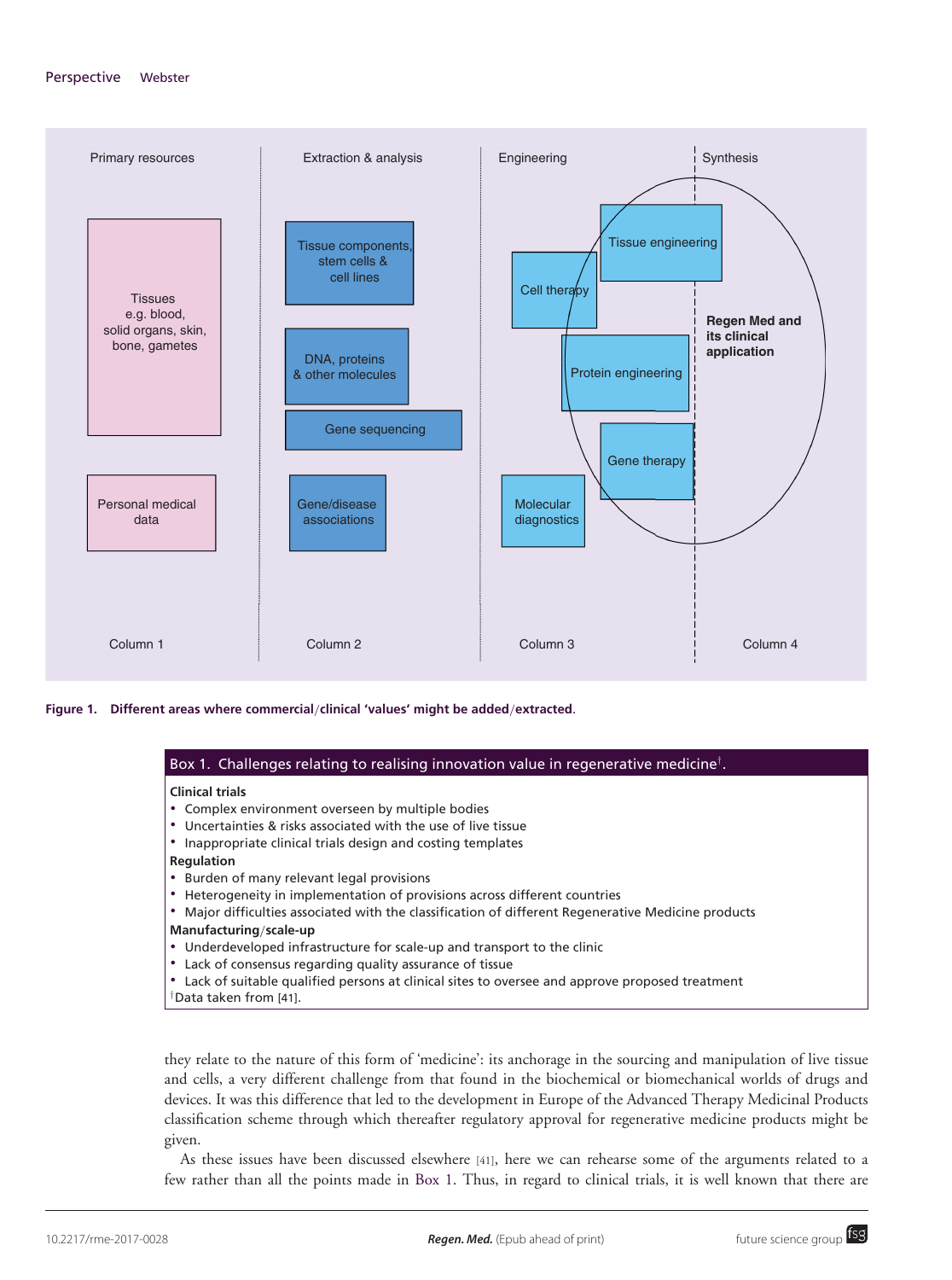particular safety and efficacy challenges deriving from the perceived complexity and fragility of live material used in early Phase trials. Moreover, the use – found throughout conventional trials – of surrogate end points (laboratory or physiological measures used to predict or provide an early measure of therapeutic effect) has been seen to be inappropriate in trials where real clinical end points are needed; in addition, large-scale randomized controlled trials are also unlikely especially where small populations (especially in rare disease areas) mean that the usual convention of recruitment to trials with two treatment arms would require many centers, much time and great expense.

In regard to manufacturing and scale-up, although scale-up, quality assurance and related issues are seen in many novel applications outside of regenerative medicine, they are particularly difficult for regenerative medicine products which are based on living tissues and cells. Unlike mass production of drugs, cells are live tissue, so generating (many trillions of) cells for clinical application at standard quality levels is difficult: the growing environment can affect the safety and potency of the material while the shelf-life may be as little as a few hours; the inherent variability within cell lines means that the 'chemicals'-based concept of 100% 'product purity' and reproducibility may not be possible; the manufacturing of most products must take place within a clinical-grade GMP-licensed facility; and finally, given that the 'shelf life' of this material is very limited, either a decentralized, distributed 'bed-side' closed system manufacturing models will be likely, using automated, modular, closed-system manufacturing platforms or a series of microfactories providing just-in-time provision of cells to patients will need to be built [42]. This, in turn, will create new demands and tasks for hospitals themselves for they will have to act as both the site of procurement of starting materials (cells and tissues) and also the delivery of final product to the patient and may even be likely to become active in the partial or full manufacturing of the product itself.

In light of the above, it would be reasonable to propose that an RRI approach to regenerative medicine should at least consider these three particular challenges – the trials process, the classification/regulatory process and the scale-up process and how they might be addressed. These mark out the territory on which RRI engagement might be found.

Indeed, those responsible for policy, for regulation and for the economic evaluation of the field have expended considerable effort as well as material and financial resources to respond to these concerns. The specificity of regenerative medicine has, across many countries, led to diverse government and other initiatives to help regenerative medicine get to the clinic. However, the current strategy is not based on RRI but on a conventional linear approach – in particular one framed by a preoccupation with accelerating regenerative medicine's technological readiness for the market – and so its commercial and clinical value. The approach taken is very much premised on the notion of ensuring a technological readiness that can then be pulled through to the market and full adoption. This is to focus on innovation as 'working' but gives less attention to a sociotechnical exploration of the contexts in which it will become 'workable'. It is, for example, clearly crucial to make every effort to undertake quality assurance tests on cell lines prior to their being made available for clinical trials, and to the extent that the lines meet the testing criteria they are 'ready' and working. However, they will only become workable as such if they make sense in their context of application – the specific challenges – including professional and patient concerns – within the clinic.

Ironically, the various ways in which key actors are trying to accelerate – in other words, to reduce – time taken to the clinic, has actually brought to the fore this problem of workability, ironic inasmuch as in doing so the organizational and institutional issues that arise raise new questions that slow the process down. This, in turn, leads to new policy initiatives that are designed to speed up the process again.

We can see this, for example, in the case of the UK's very recent, and more broadly-based, initiative to develop an accelerated access model for innovation across the board within the NHS – to identify, capture and nurture that innovation. Similar measures are being taken in the USA, in Europe and in Southeast Asia. In regard to the UK, concerns over the stalling of innovation led to plans toward the end of 2016 for accelerated access via a new 'Accelerated Access Partnership' (AAP), made up of a large and diverse range of stakeholders (see Figure 2), who will be responsible for identifying innovations that can be given a 'transformative designation'.

The proposal is that the AAP will seek to identify a core of between 5–10 products each year (from a larger universe numbering c.50) that will receive this designation, chosen for their 'clear and measurable outcomes', 'alignment with NHS priorities' and demonstrably quicker pace to the clinic precisely through the AAP's intervention. Going back to the Scrabble board analogy, the AAP has to create through a collective (rather than individual player) endeavor a new space within which these products can be located and given value. The especially notable aspect of the AAP is that *the partnership itself* can be seen as transformative as the products: this will be a novel and challenging cooperation to make the products workable. As such, it is likely to demand the marshalling of different forms of evidence, different interests, different infrastructures (commercial, regulatory and clinical) and in doing so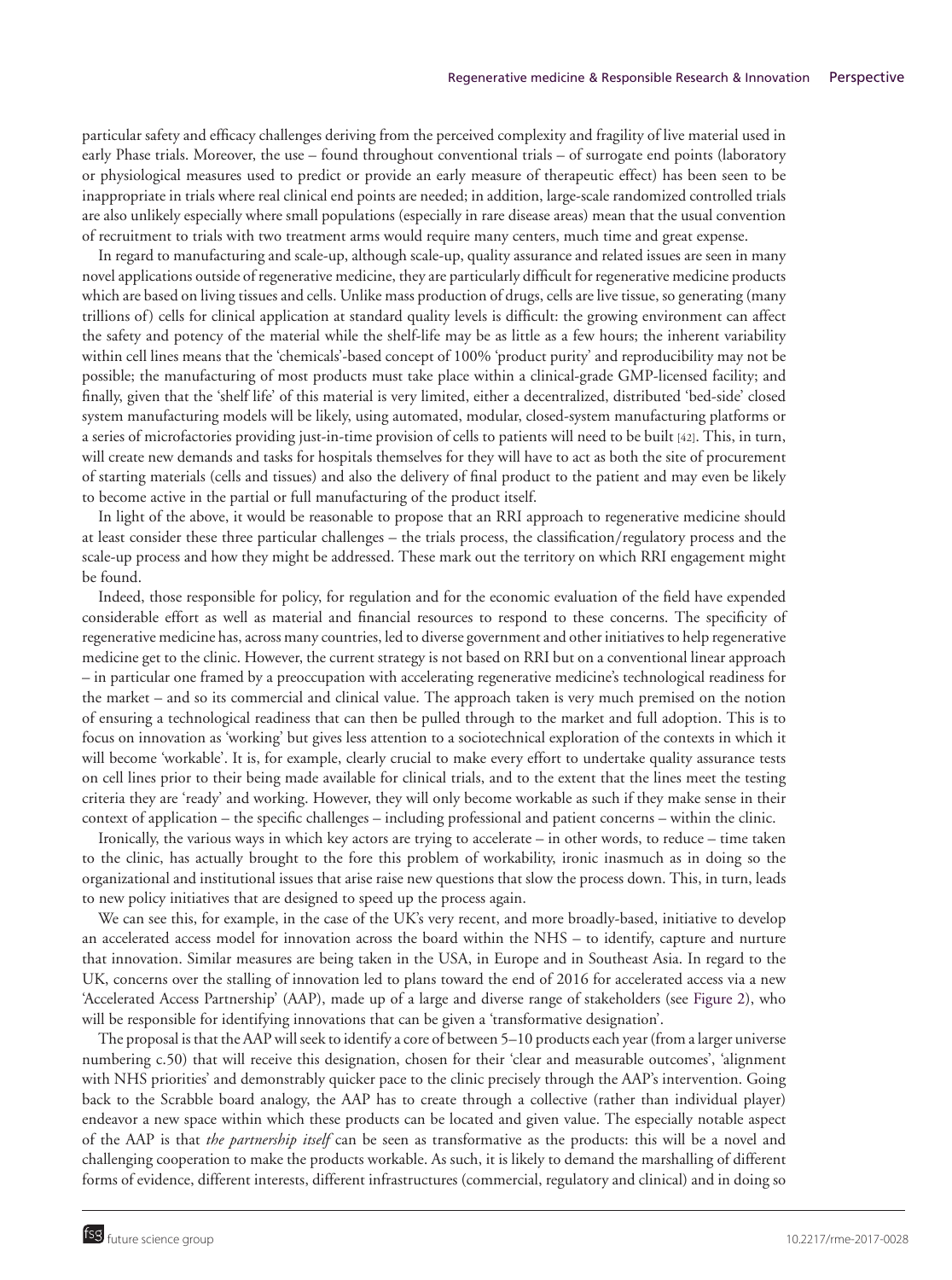

#### **Figure 2. The accelerated access partnership.** AHSN: Academic Health Science Networks. Figure taken with permission from [43]. Contains public sector information licensed under the Open Government Licence v3.0.

make visible and have to resolve different existing priorities (over budgets, commissioning, skills base-needs, and so on). In other words, accelerating access is likely to require a considered and careful transorganizational engagement, unlikely to happen properly at speed. What emerges from this will be a welcome explicit understanding of the ecology of innovation and the making visible of what is often hidden [44].

In short, what this suggests is that we need to focus on what we can call *institutional* (and not simply technological) readiness, that is, the work needed to understand the adoption of innovation in specific contexts. Paradoxically this embraces unreadiness – a recognition of a heavy uncertainty overhead involved in facilitating innovation, and a slowing down to enable what we can call socially robust innovation [45].

Often in these situations, policy looks to see whether there are models, comparators, elsewhere that might facilitate this process and so foster workability. One such model in the UK and possibly elsewhere is that of the NHS' Blood and Transplant (NHSBT) service which for many years has sourced and supplied to quality-assured level's blood products to hospital sites. Not surprisingly, the NHSBT has been identified by the Cell and Gene Therapy Catapult (whose very name suggests acceleration) as not only a good model but actual recruit to assist in the move to the clinic [40]. Whether the NHSBT will play a role in the AAP is not yet clear (they do not figure in the diagrammatic map at this point in time). But as a recent Catapult-led report notes, the *"NHSBT has worked with the Catapult to determine how its cell therapy infrastructure could be utilized to support the logistical aspects (i.e., movement, manipulation, final preparation and storage) of various types of cell therapy products from their site of origin to UK hospitals"* [40]. Working with the existing institutional grain and lesson-learning from elsewhere [46] makes for a speedier and yet robust development process.

# **Regenerative medicine & responsible innovation**

I now turn to ask what an RRI perspective on regenerative medicine might look like. It will not only want to ensure that workability as sketched out above is possible, but do so on specific terms. In other words, it will ask the sort of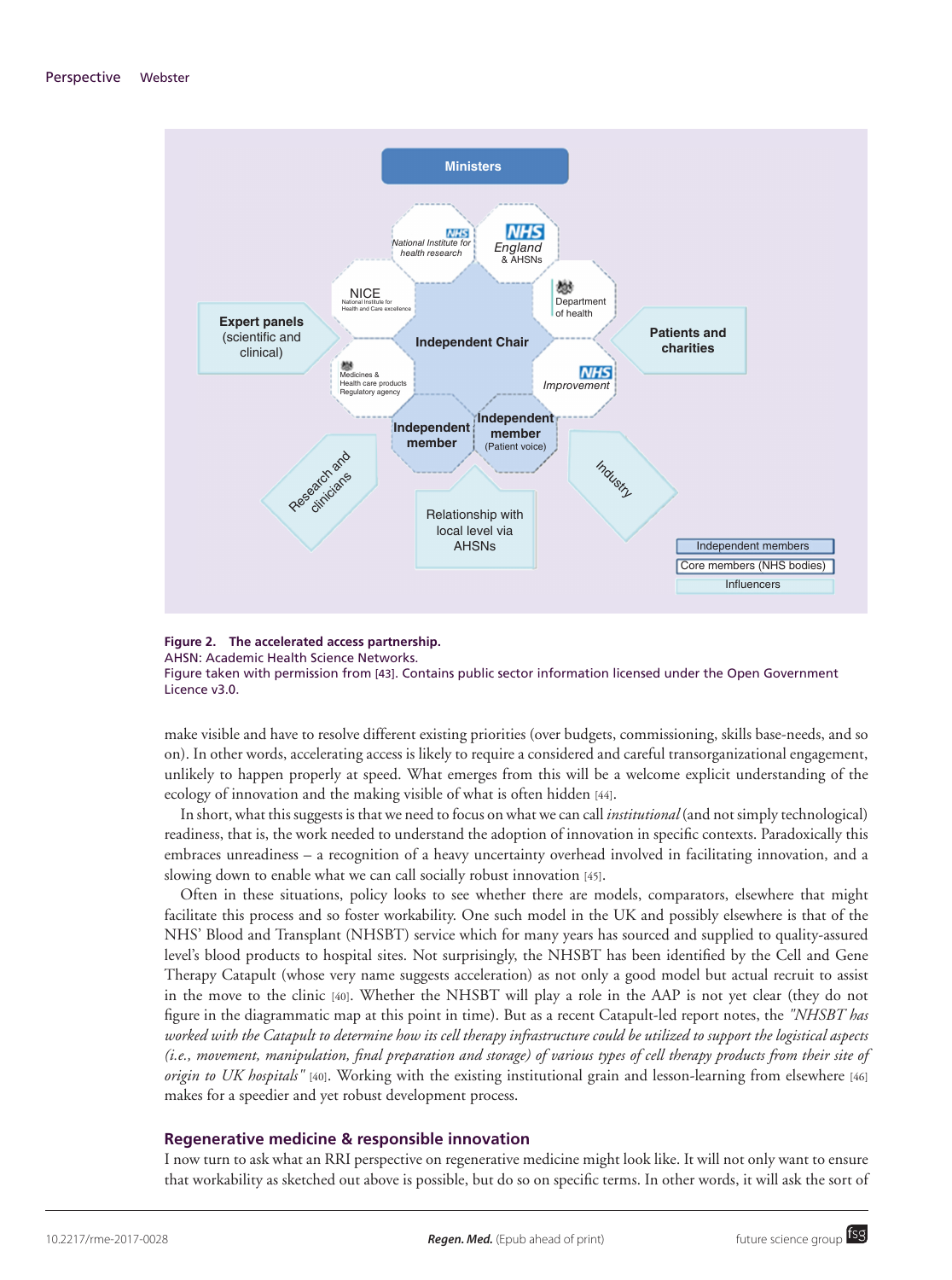# Box 2. RRI and its role in regenerative medicine. **Anticipation** - Need to develop scenarios based on discrete population groups and disease areas – model this in terms of resources and skills needed and scale-up with best use of scarce resources at regional/national levels **Reflexivity** - Develop new methodologies relating to cost and benefit that consider a continuum of care beyond the initial therapy **Inclusiveness** - Data collection via clinical studies and trials – not just evidence-based medicine (the CT) but medicine-based evidence – patient centered and attentive to patients' valuations of and control over different therapeutic interventions **Responsiveness** -Transparent governance across companies, regulators, patient groups, clinicians; especially important in 'risk-sharing' schemes and the knock-on effect these have on trials as such

questions noted much earlier in the paper – how will the risks and benefits of regenerative medicine be measured and distributed and are there alternative ways in which the field might develop? Applying the four core features of RRI, what practices need to complement the development of working technologies to make it possible to manage uncertainty and so make the technologies not simply working but workable – how can we help build 'institutional readiness'?

Box 2 offers a number of ways in which we can operationalize the four principles of RRI to the regenerative medicine field. They also reflect the three concerns noted earlier in the paper relating to trials, scale up and regulation. In the case of 'anticipation', it will be important to undertake forward-looking analyses of the way in which the field can address the different needs of discrete population groups by disease area and location. This will also need to be done in light of the heterogeneity of the field: as Ginty *et al.* [47] notes, *"there is a 'diversity of cell types, disease indications and delivery pathways' that makes a 'once-size-fits-all manufacturing platform unlikely'"* (page 245)*.* The field has inevitably developed unevenly partly a reflection of the challenge in the science base and partly as a reflection of the existing centers of research and clinical excellence that tend to concentrate in major metropolitan areas, such as the so-called 'golden triangle' of Oxford, Cambridge and London in the south east of the UK or the equivalent in Massachusetts, California or Canada (notably Toronto, Quebec and Montreal) in North America. To date, what we might call the geoclinical availability of regenerative medicine has yet to be modeled. In addition there will need to be anticipatory work undertaken to develop robust models of treatment centers that can be configured in such a way as to meet the range of challenges described above. Aligning and integrating the existing infrastructural capacity (as displayed by the NHSBT) with specialist centers will require careful understanding of the resources and skills-base that are needed and where responsibility for key elements of the production, delivery and use of cell therapies will lie. In regard to reflexivity, a particular emphasis should be given to the need to be reflexive about the assumptions that underpin clinical trials design that have been driven primarily by a pharmaceutical model. Here, an RRI approach would attend in particular to some of the core scientific uncertainties that characterize cell therapy trials, relating for example to biomarkers and end points, and in clinical terms, variability in patient response [48]; what sort of clinical trials design makes most sense in this context [49] and how can future trials design and its regulatory oversight accommodate this?

The question of inclusiveness is perhaps best considered in regard to what sort of evidence and data are included in determining the contribution that the field can make? Typically, this has focused on the measures used within evidence-based medicine (EBM) even though these have been subject to criticism in other fields of medicine. Most relevant here is the observation that the *"inflexible rules and technology driven prompts (of EBM) may produce care that is management driven rather than patient centered"* [50]. Even if it is important to retain EBM, its focus primarily on statistical data and analysis is far removed from medicine-based evidence, that is, evidence that is of equal importance when moving toward a more patient-centered regenerative medicine. This is not just about garnering interpretive data but more significantly from an RRI perspective enabling patients and patient representatives (especially patient charities) to actively engage with the medicines development process and help determine what sort of agenda and measures should be used in the development of new products. We can see attempts to do this in a systematic way through for example, the Critical Path Institute in the USA, which is working with patient charities and industry globally to develop a more patient-centric model of medicines development in a diverse range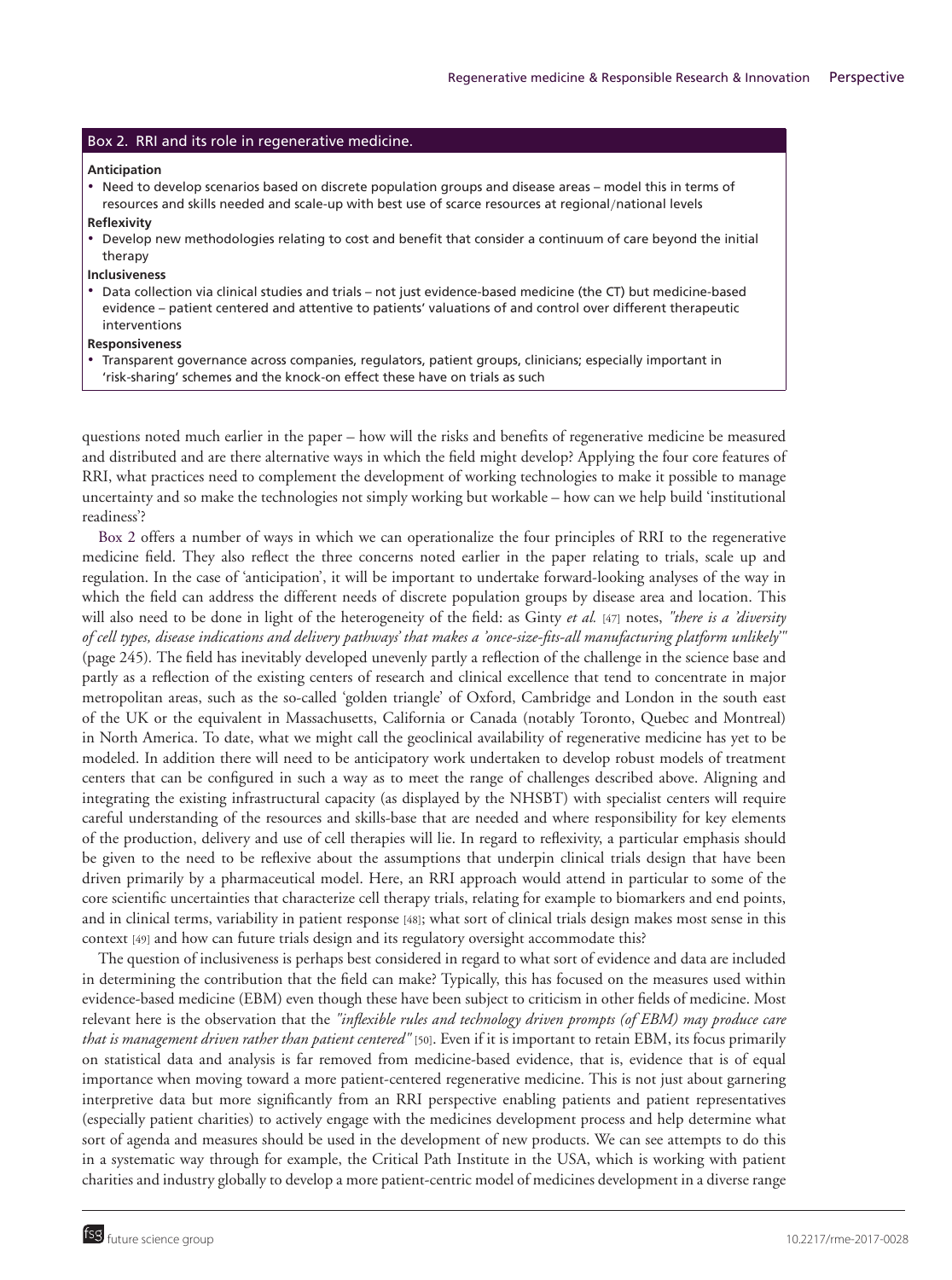of disease areas and, in turn, rethinking the clinical trials design, particularly in regard to pooling precompetitive data [51,52].

Finally, in regard to responsiveness, this element of the RRI model is primarily about ensuring appropriate governance and regulation models. Here the focus should be on ensuring such models are understood and subject to critique and debate: while this has characterized medical governance for many years, in the context of regenerative medicine a key focus should be on the turn toward risk-sharing models which are part of the 'accelerated' pathway to the clinic, giving patients early access to medicine while reimbursement is provided gradually depending on the outcome of treatment over time. Such an approach was explored and recommended for consideration in the UK's Regenerative Medicine Expert Group report on 2016 [14]. Key here is how evidence about treatment is secured and measured and how this then translates into an (emergent) value for the product itself. An RRI perspective would seek to ensure that risk-sharing while enabling early access for patients does not generate more uncertainties than already exist in regard to clinical evidence or trials data. In fact, it is worth noting here – echoing a general point already made – that risk sharing, ostensibly about enabling a quickening of access to the market, generates new uncertainties which can disincentives companies from taking up this opportunity, and so may paradoxically slow things down [53].

What this discussion of how RRI might play a role in the field suggests is that there are important ways in which an RRI approach will help enable institutional readiness, and overcome the incommensurability between existing healthcare delivery mechanisms which have emerged to support drug and device-based therapies, and the particular requirements of tissue, cell or gene-based regenerative medicine products. The examples given in Box 2 are not exhaustive; it would be possible to develop additional arguments centered on the four core concepts. For example, it will be vital to explore how hospitals might become sites of both the production and use of cell therapies, not inconceivable in a distributed model of development [54], and what capacity they have to do this and at what cost.

# **Conclusion: responsible acceleration**

This paper has argued for a combination of RRI and STS approaches to offer an improved understanding of how the innovation paths that will best deliver regenerative medicine to the clinic can be given a distinctive shape and direction. The turn toward the language of acceleration has been discussed and shown to be in need of much fuller consideration of what has been called institutional readiness. Much of the commentary on acceleration has been about providing access to 'medicines', as though the latter was in some way self-explanatory or simply a 'therapeutic product': medicine as such is a complex set of social and clinical processes that give the context within which a therapy is deployed and given meaning. This implies that a specific 'medicine' may in fact have a variety of identities and given purposes as one moves from one context to another. This has important implications for the complaint often made by government that good innovation is unevenly adopted and barriers must be lowered. Rather than the language of barriers it would be better to see what relationships need to be mobilized to make novel medicines workable. In making them workable, complexity as such is not completely removed; instead, some agreement can be made about how it can be handled, and to what degree some simplification of it as doable can be agreed [55].

Second, the RRI commentary suggests that we should be prepared to slow down at times [56], to move toward what we might call a 'responsible acceleration' precisely in recognition of the fact that robust forms of novel medicine depend on robust forms of social organization and partnership. The AAP is in principle an excellent vehicle for this but will require considerable work on developing a co-production approach to the designation of 'transformative' medicines, including those in the regenerative medicine field.

Finally, these arguments are timely inasmuch as in the UK government and the Department of Health are considering proposals for the development of Advanced Therapy Treatment Centers [57]. These are not the 'centers of excellence' which, as upstream science-based organizations populate most national landscapes, but centers where treatment is to be given to patients. To do this properly will require as much investment in new forms of social and clinical organization as it will in the biomedical infrastructure on which it will depend.

# **Future perspective**

While the paper has discussed a range of challenges associated with the development of regenerative medicine, the very specific nature that these have actually means that handling the complex challenges that are thrown up should make the field especially suited to embracing RRI. Conventional linear approaches to innovation development and adoption are of limited value when the product is the process and where we need to rethink how that process can be introduced into existing clinical delivery and wider healthcare systems. Providing the right sort of organizational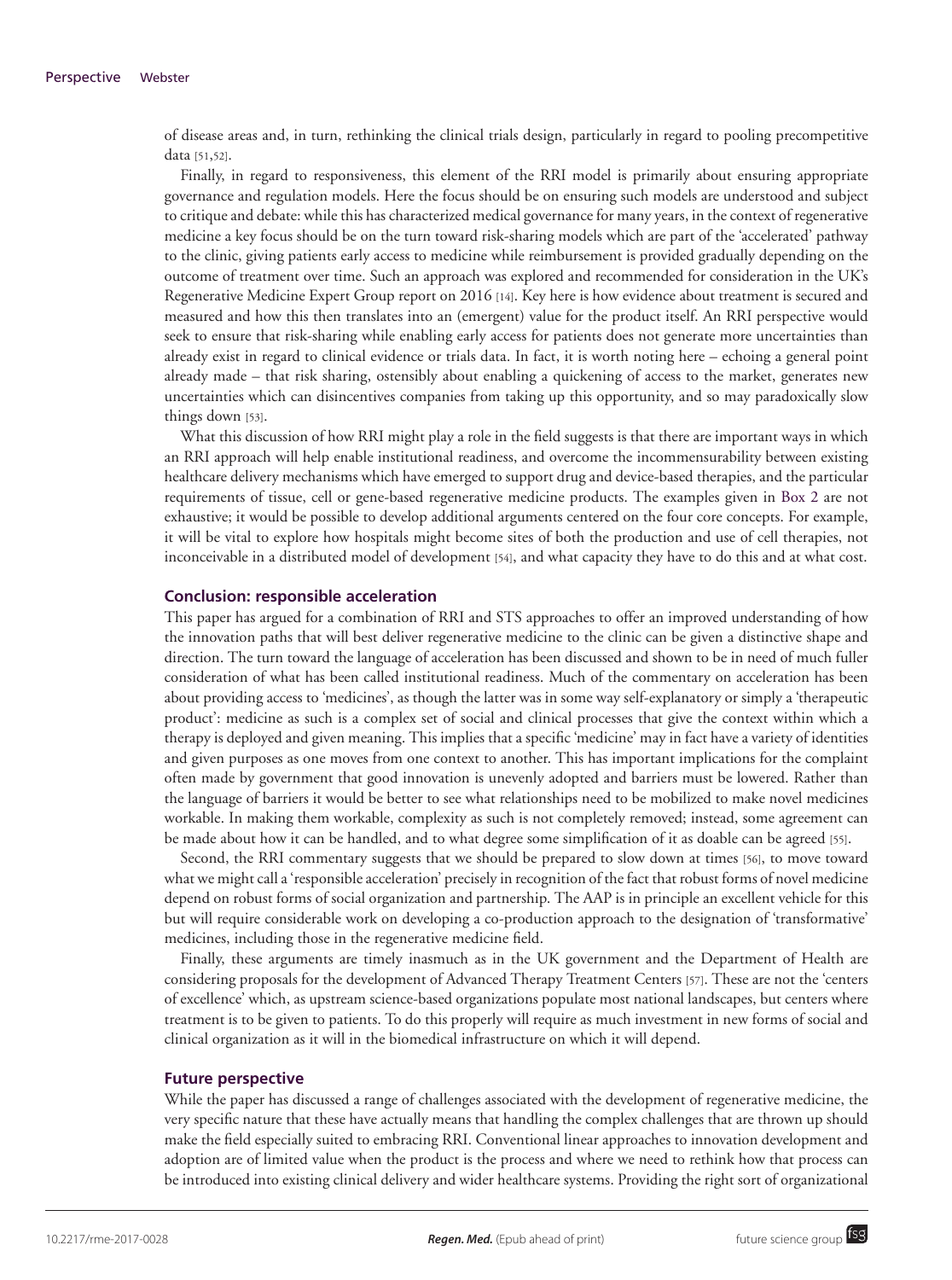and scientific infrastructure for regenerative medicine is vital. There needs to be a paradigm-shift away from a traditional approach to product development to one that focuses on a more coordinated value-chain, on targeted (rather than broad) population groups, patient access and on a broader range of evidentiary sources to track and assess emergent therapies. 'Transformative' products are in fact transformative processes in this field, which then need a transformative organizational and institutional framework to support them. Such a framework can be made more effective and robust if it were to embrace the four principles of RRI.

The likelihood of doing this over the next 5 years will depend as much on senior policy advisors and regulatory agencies working together with hospitals, patients and clinical and social-science researchers to build new bespoke centers that are responsive to unforeseen developments as therapies become more established and yet require new forms of clinical monitoring.

#### Financial & competing interests disclosure

The paper is based on the REGenableMED project funded by the Economic and Social Research Council (ESRC grant ref: ES/L00D779/1). The author has no other relevant affiliations or financial involvement with any organization or entity with a financial interest in or financial conflict with the subject matter or materials discussed in the manuscript apart from those disclosed.

No writing assistance was utilized in the production of this manuscript.

#### Executive summary

- The field of regenerative medicine is progressing as both a scientific and clinical endeavor, one that is both complex and novel. Within this wider context the move toward the paradigm of 'responsible research and innovation' (RRI) can help understand and manage such complexity.

#### **Responsible research & innovation**

- -The responsible research and innovation approach has developed rapidly over recent years across diverse national and international contexts, reflecting the potentially transformative yet uncertain promise of science.
- As a paradigm for scientific innovation it is based on the principles of anticipation, reflexivity, inclusiveness and responsiveness.
- A science and technology studies perspective can bring added analytical insight to the meaning of innovation and should be brought to bear on the RRI approach.
- **Regenerative medicine: challenges in creating innovation value**
- There are potential sources of value in regenerative medicine, though these will depend on recognizing the specific features of the field that differ considerably from conventional medicine.
- These features relate in particular to the trials process, the classification/regulatory process and the scale-up process.
- **We need to move from an approach to innovation that is driven by a technological readiness perspective to one** that has a broader basis *viz.* that of an institutional readiness, emphasizing the move from a technical working to a contextually workable clinical innovation.

**Regenerative medicine & responsible innovation**

- -The four principles of RRI can be applied to regenerative medicine to throw into relief-specific areas for RRI-informed practice and planning that recognizes the special demands the field will have in moving to the clinic. A number of examples are given.
- This RRI approach allied to the science and technology studies perspective will help enable institutional readiness, and overcome the incommensurability between existing healthcare delivery mechanisms which have emerged to support drug and device-based therapies

## **Conclusion**

- We need to move toward what we might call a 'responsible acceleration' precisely in recognition of the fact that robust forms of novel medicine depend on robust forms of social organization, new skills and new forms of partnership.

## **References**

Papers of special note have been highlighted as:  $\bullet$  of interest;  $\bullet\bullet$  of considerable interest

- 1. Kemp P. Regenerative medicine: looking backward 10 years further on. *Regen. Med.* 11(8), 787–800 (2016).
- 2. Mason C, Dunnill P. A brief definition of regenerative medicine. *Regen. Med.* 3(1), 1–5 (2008).
- 3. Ali R, Hollander A, Kemp P, Webster A, Wilkins M. Regulating cell-based regenerative medicine: the challenges ahead. *Regen. Med.* 9(1), 77–83 (2014).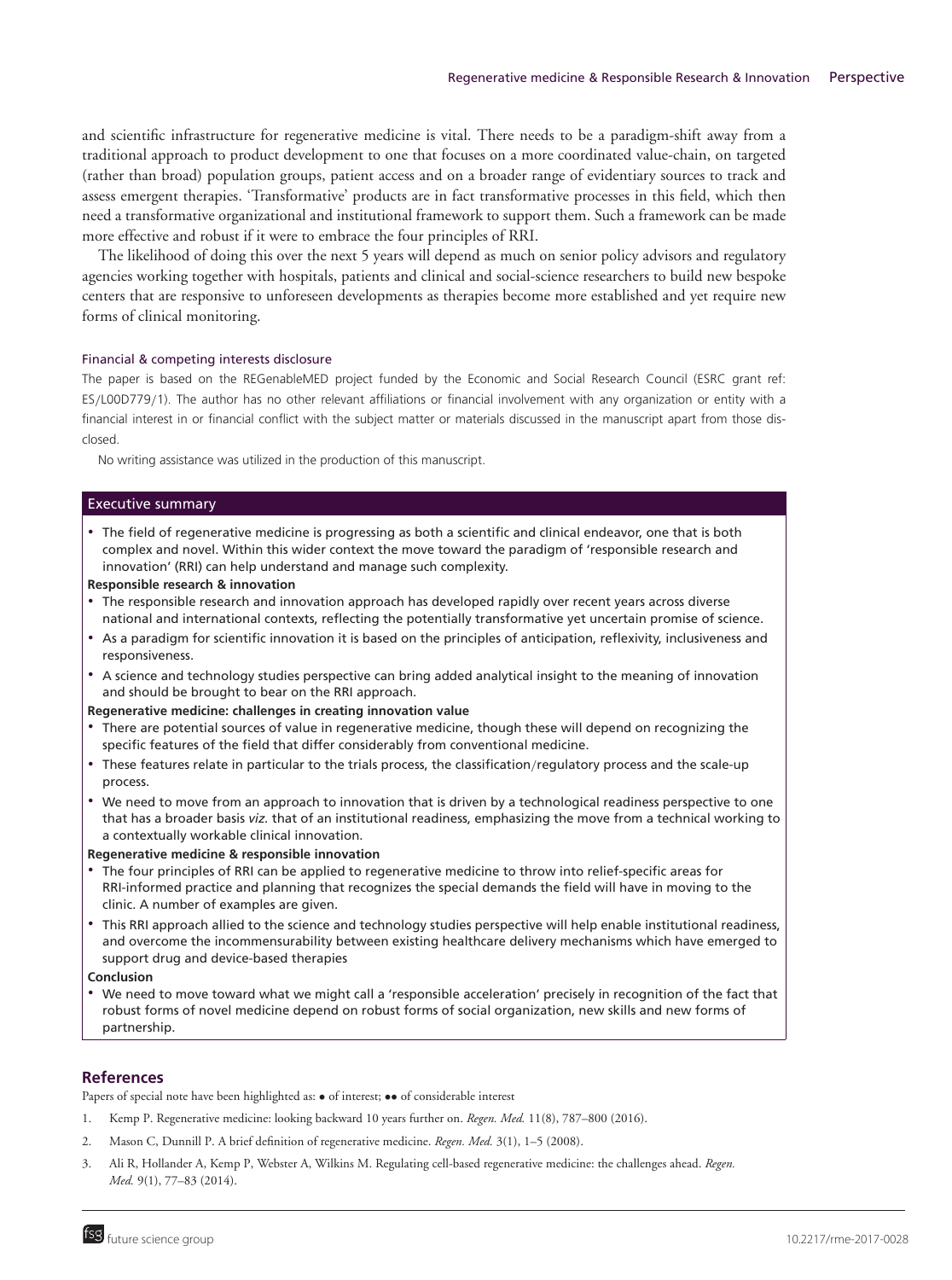- 4. Petersen A, Munsie M, Tanner C, MacGregor C, Brophy J. *Stem Cell Tourism: The Political Economy of Hope*. Palgrave Macmillan, Basingstoke, UK (2017).
- 5. Burningham S, Ollenberger A, Caulfield T. Commercialization and stem cell research: a review of emerging issues. *Stem Cells Dev.* 22(Suppl. 1), 80–84 (2013).
- 6. McLean A, Stewart C, Kerridge I. The emergence and popularisation of autologous somatic cellular therapies: therapeutic innovation or regulatory failure? *J. Law. Med.* 22(1), 65–89 (2014).
- 7. Isasi R, Knoppers BM, Andrews PW *et al.* Disclosure and management of research findings in stem cell research and banking: policy statement. *Regen. Med.* 7(3), 439–448 (2012).
- 8. Salter B, Zhou Y, Datta S. Governing new global health-care markets: the case of stem cell treatments. *New Pol. Econ.* 22(1), 76–91 (2017).
- 9. Webster A. *Health, Technology and Society: A Sociological Critique*. Palgrave Macmillan, Basingstoke, UK (2007).
- 10. Pickersgill M, Niewöhner J, Müller R et al. Mapping the new molecular landscape: social dimensions of epigenetics. *New Genet. Soc.* 32(4), 429–447 (2013).
- 11. Calvert J. Systems biology, big science and grand challenges. *BioSocieties* 8(4), 466–479 (2013).
- 12. House of Lords' Science and Technology Committee. *Regenerative Medicine Inquiry Report* (2013). https://publications.parliament.uk/pa/ld201314/ldselect/ldsctech/23/23.pdf
- 13. Regenerative Medicine Expert Group: building on our own potential: a UK pathway for regenerative medicine (2014). www.sehta.co.uk/wp-content/uploads/2015/06/Regenerative-Medicine-Expert-Group-Report.pdf
- 14. House of Commons Science and Technology Committee. Regenerative Medicine Inquiry Report (2017). https://publications.parliament.uk/pa/cm201617/cmselect/cmsctech/275/275.pdf **The most recent UK government report and recommendations relating to the regenerative medicine field.**
- 15. Robinson D. Co-evolutionary scenarios: an application to prospecting futures of the responsible development of nanotechnology. *Technol. Forecast. Soc. Change* 76(9), 1222–1239 (2009).
- 16. von Schomberg R. European Commission Services. Towards responsible research and innovation in the ICT and security technology fields (2011). www.cse.dmu.ac.uk/∼bstahl/index html files/2011.3647 mep.pdf
- 17. Rip A. The clothes of the emperor: an essay on RRI in and around Brussels. *J. Resp. Innov.* 3(3), 290–304 (2016).
- 18. Engineering and Physical Sciences Research Council (EPSR). *Synbio Programme*. www.epsrc.ac.uk/skills/students/centres/2013cdtexercise/priorityareas/synbiology/
- 19. Commonwealth Scientific and Industrial Research Organisation (CSIRO). Future technologies programme on synthetic biology (2017). www.csiro.au/en/Research/LWF/Areas/Synthetic-Biology
- 20. Davies S, Horst M. Responsible innovation in the US, UK and Denmark: governance landscapes. In: *Responsible Innovation 2*. Koops BJ (Ed.). Springer International Publishing, NY, USA, 37–56 (2015).
- 21. Monteiro T, Macnagthen P. Towards a framework of responsible research and innovation in Brazil. Presented at: *American Association for the Advancement of Science Annual Meeting.* IL, USA (13–17 February 2014).
- •• **The key paper that develops the concept of responsible research and innovation most completely.**
- 22. Royal Society. Nanoscience and nanotechnologies: opportunities and uncertainties. A joint report with the Royal Academy of Engineering (2004).
- 23. Rip A, te Kulve H. Constructive technology assessment and sociotechnical scenarios. In: *Presenting Futures, Part of the Yearbook of Nanotechnology in Society (Volume 1)*. Fisher E, Selin C, Wetmore JM (Eds). Springer, Amsterdam, The Netherlands, 49–70 (2008).
- 24. Barry A. *Political Machines: Governing a Technological Society*. Athlone Press, London, UK (2001).
- 25. Rathenau Institute. Rathenau Instituut 2017–2018 Work Programme (2017). www.rathenau.nl/en/publication/work-programme-2017--2018
- 26. Palmer TN, Hardaker P. Handling uncertainty in science. *Phil. Trans. R. Soc. A.* 369(1956), 4681–4684 (2011).
- 27. Birch K. Rethinking value in the bio-economy: finance, assetization and the management of value. *Sci. Technol. Human Values* 42(3), 460–490 (2017).
- 28. Mittra J. The New Health Bioeconomy: R&D Policy Innovation for the Twenty-first Century. Palgrave Macmillan, Basingstoke, UK (2016).
- 29. Mazzucato M. *The Entrepreneurial State*. Anthem Press, London, UK (2013).
- 30. de Saille S, Medvecky F. Innovation for a steady state: a case for responsible stagnation. *Econ. Soc.* 45(1), 1–23 (2016).
- •• **A social science perspective on innovation that provides a critique of accelerated development and growth.**
- 31. Stilgoe J, Owen R, Macnaghten P. Developing a framework for responsible innovation. *Res. Policy* 42(9), 1568–1580 (2013).
- 32. Owen R, Stilgoe J, Macnaghten P *et al.* A framework for responsible innovation. In: *Responsible Innovation*. Owen R, Bessant J, Heintz M (Eds). John Wiley & Sons, London, UK (2013).